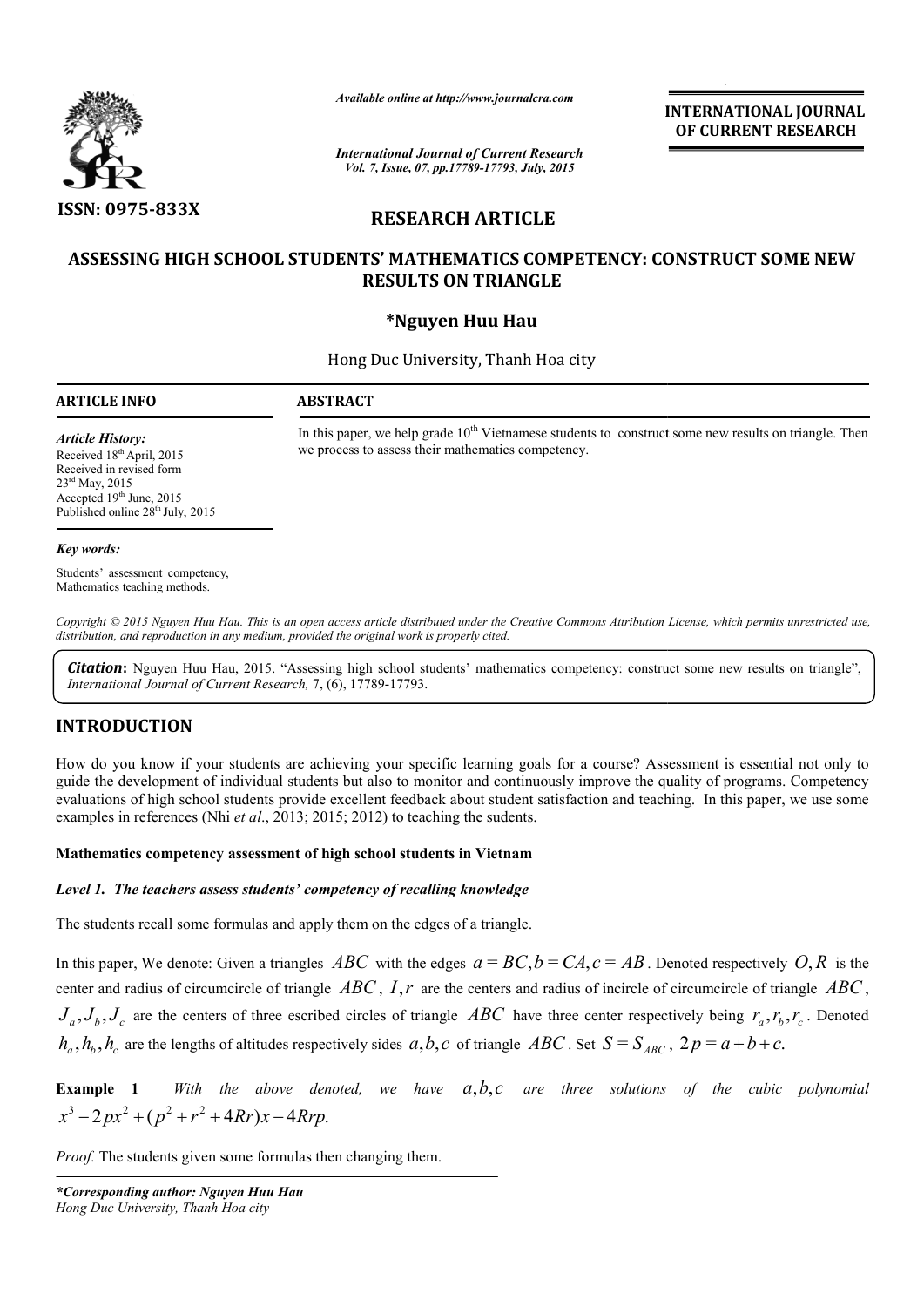From 
$$
\tan \frac{A}{2} = \frac{r}{p-a}
$$
 and  $a = 2R \sin A$ , we obtain  $a = 2R \frac{2 \tan(A/2)}{1 + \tan^2(A/2)}$ .  
Thus, we obtain  $a = 4Rr \frac{p-a}{r^2 + (p-a)^2}$  or  $a^3 - 2pa^2 + (p^2 + r^2 + 4Rr)a - 4Rrp = 0$ .

Similarly, we have  $b^3 - 2pb^2 + (p^2 + r^2 + 4Rr)b - 4Rrp = 0$ and  $c^3 - 2pc^2 + (p^2 + r^2 + 4Rr)c - 4Rrp = 0$ . Therefore,  $a, b$  and  $c$  are three solutions of the equation  $x^3 - 2px^2 + (p^2 + r^2 + 4Rr)x - 4Rrp = 0$ 

#### *Level 2. The teachers assess students' competency at higher level as they give hypothesis and prove them.*

From the example 1, the students construction new results.

#### **Example 2** *With the above denoted.*

i) Construction the relation of  $h_a$ ,  $h_b$ ,  $h_c$  with the cubic polynomial ii) Construction the relation of  $r_a$ ,  $r_b$ ,  $r_c$  with the cubic polynomial

#### *Proof.*

i) Using results example 1 we have  $a,b$  and  $c$  are the solutions of the equation  $x^3 - 2px^2 + (p^2 + r^2 + 4Rr)x - 4Rrp = 0$ and  $S = pr$ , we deduce that  $\frac{2S}{a}, \frac{2S}{b}$ *a*  $\frac{2S}{a}$ ,  $\frac{2S}{b}$  and  $\frac{2S}{c}$ 2*S* are the solutions of the equation

$$
2S^{2} - \frac{2S^{2}}{r}y + \frac{\frac{S^{2}}{r^{2}} + 4Rr + r^{2}}{2}y^{2} - Ry^{3} = 0.
$$

Hence,  $h_a$ ,  $h_b$ ,  $h_c$  are three solutions of the equation  $x^3 - \frac{S^2 + 4Rr^3 + r^4}{2Rr^2}x^2 + \frac{2S^2}{Rr}x - \frac{2S^2}{R} = 0$ .  $4Rr^3 + r^4$   $\frac{2}{r^2}$   $2S^2$   $\frac{2S^2}{r^2}$ 2 3  $S^2 + 4Rr^3 + r^4$ *R*  $x-\frac{2S}{R}$ *Rr*  $x^2 + \frac{2S}{R}$ *Rr*  $x^3 - \frac{S^2 + 4Rr^3 + r^4}{2Rr^2}x^2 + \frac{2S^2}{R}x -$ 

ii) Because 
$$
\tan \frac{A}{2} = \frac{r_a}{p}
$$
 and  $a = 2R \frac{2 \tan \frac{A}{2}}{1 + \tan^2 \frac{A}{2}}$ , we have  $a = 4Rr_a \frac{p}{r_a^2 + p^2}$ . Otherwise  $S = r_a(p - a) = rp$ , we deduce

that *a a a a r*  $(r_a - r)p$ *r*  $a = \frac{r_a p - S}{r_a} = \frac{(r_a - r)p}{r_a}$ . Therefore,  $4Rr_a \frac{p}{r^2 + r^2} = \frac{(r_a - r)p}{r_a}$  namely  $(r_a - r)(r_a^2 + p^2) = 4Rr_a^2$ *a a a*  $\frac{P}{a} \frac{P}{r_a^2 + p^2} = \frac{(r_a - r)p}{r_a}$  namely  $(r_a - r)(r_a^2 + p^2) = 4Rr_a$  $(r_a - r)p$  $r_a^2 + p$  $Rr_a \frac{p}{r^2} = \frac{(r_a - r)p}{r^2}$  namely  $(r_a - r)(r_a^2 + r^2)$  $^{+}$ 

that means  $r_a$  is a root of the equation  $x^3 - (4R + r)x^2 + p^2x - p^2r = 0$ . Similarly,  $r_b$  and  $r_c$  are also solutions of the equation

$$
x^3 - (4R + r)x^2 + p^2x - p^2r = 0.
$$

At the end of Level 2, The students understand knowledge and they give theorem 1.

# **Theorem 1 [4]** *With the above denoted, the following holds*

i)  $a, b, c$  are three solutions of the cubic polynomial

$$
x^3 - 2px^2 + (p^2 + r^2 + 4Rr)x - 4Rrp.
$$
 (1)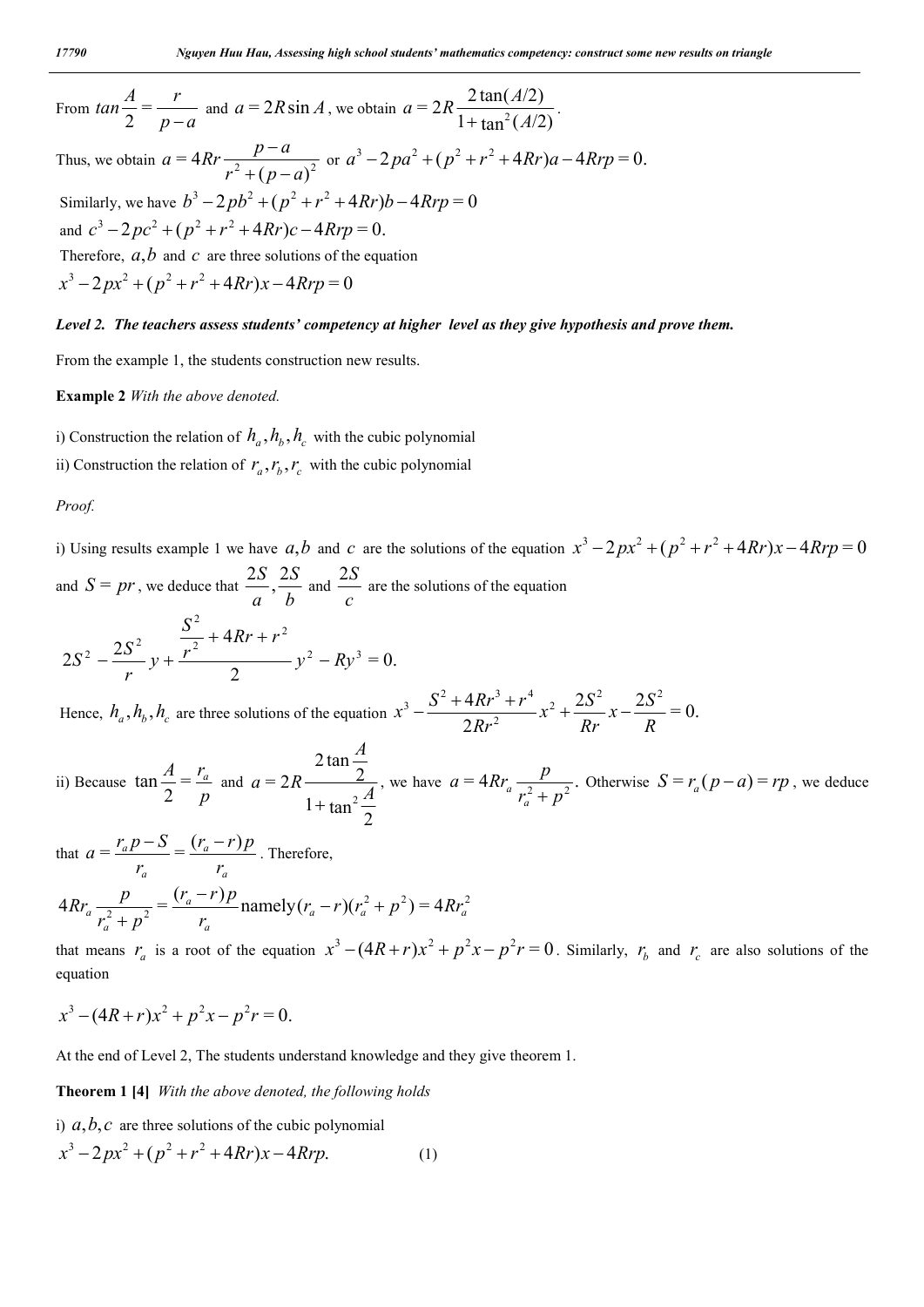ii)  $h_a$ ,  $h_b$ ,  $h_c$  are three solutions of the cubic polynomial

$$
x^3 - \frac{S^2 + 4Rr^3 + r^4}{2Rr^2}x^2 + \frac{2S^2}{Rr}x - \frac{2S^2}{R}.
$$
 (2)

iii)  $r_a$ ,  $r_b$ ,  $r_c$  are three solutions of the cubic polynomial

$$
x^3 - (4R+r)x^2 + p^2x - p^2r.
$$
 (3)

# *Level 3. The teachers assess students' competency of mobilizing knowledge and creative thinking*

The students use theorem 1 to prove some equalities and also present some new equalities that seem to be difficult if they are built from geometric properties.

**Example 3** *From theorem 1, construction new results.* 

i) From (3) of theorem 1, we have  $x^3 - (4R + r)x^2 + p^2x - p^2r = (x - r_a)(x - r_b)(x - r_c)$ . Then, choosing  $x = r$ , we have  $(r_a - r)(r_b - r)(r_c - r) = 4Rr^2$ 

Namely  $\left(\frac{a}{a}-1\right)\left(\frac{b}{b}-1\right)\left(\frac{c}{c}-1\right)=4\frac{R}{c}$ . *r R r r r r r*  $(r_a - 1)(\frac{r_b}{r} - 1)(\frac{r_c}{r} -$ 

ii) Because  $r_a$ ,  $r_b$ ,  $r_c$  are three solutions of the equation (1), we have

$$
\frac{1}{x-r_a} + \frac{1}{x-r_b} + \frac{1}{x-r_c} = \frac{3x^2 - 2(4R+r)x + p^2}{x^3 - (4R+r)x^2 + p^2x - p^2r}.
$$

Choosing 
$$
x = r
$$
, we obtain  $\frac{1}{r_a - r} + \frac{1}{r_b - r} + \frac{1}{r_c - r} = \frac{r^2 - 8Rr + p^2}{4Rr^2}$ . So

$$
\frac{4R}{r_a-r} + \frac{4R}{r_b-r} + \frac{4R}{r_c-r} = 1 - 8\frac{R}{r} + \frac{r_a r_b r_c}{r^3}.
$$

iii) Applying formulas 2, 3 of theorem 1 and Vieta's formula, we have

$$
\frac{(r_a - r_b)^2}{r_a r_b} + \frac{(r_b - r_c)^2}{r_b r_c} + \frac{(r_c - r_a)^2}{r_c r_a} = \frac{(4R + r)p^2}{p^2 r} - 9 = \frac{4R}{r} - 8.
$$

*Thus, we get Proposition 1*

**Proposition 1.** *With the above denoted, we have* 

i) 
$$
\frac{(r_a - 1)(\frac{r_b}{r} - 1)(\frac{r_c}{r} - 1)}{(r_a - r)} = 4\frac{R}{r}.
$$
  
\nii) 
$$
\frac{4R}{r_a - r} + \frac{4R}{r_b - r} + \frac{4R}{r_c - r} = 1 - 8\frac{R}{r} + \frac{r_a r_b r_c}{r^3}.
$$
  
\niii) 
$$
\frac{(r_a - r_b)^2}{r_a r_b} + \frac{(r_b - r_c)^2}{r_b r_c} + \frac{(r_c - r_a)^2}{r_c r_a} = \frac{4R}{r} - 8.
$$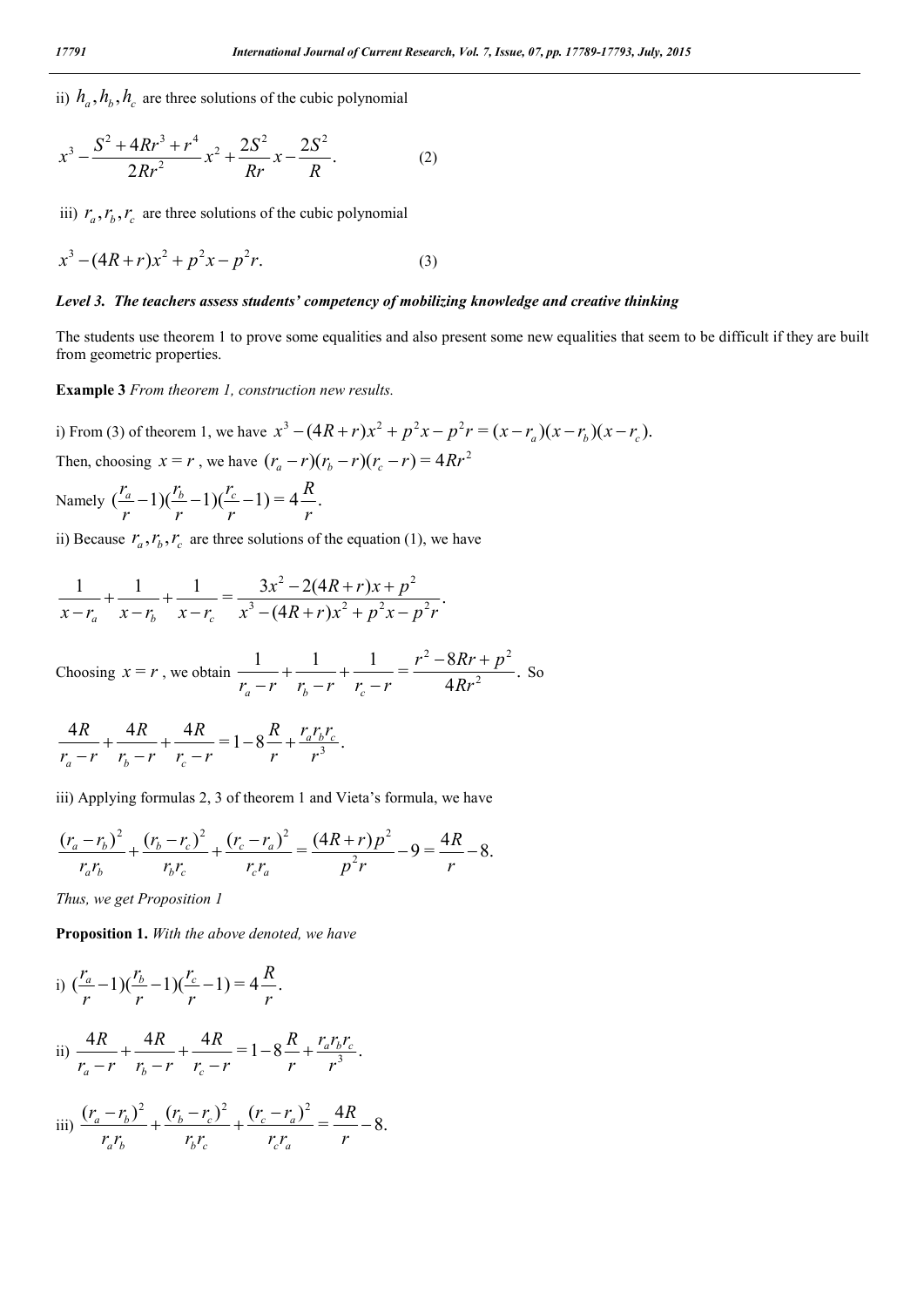**Example 4.** Given ABC with the above denoted. Construction the relation of  $h_a$ ,  $h_b$ ,  $h_c$  and  $R$ ,  $r_a$ ,  $r_a$ ,  $r_b$ ,  $r_c$ .

i) From theorem 1 we have  $r_a$ ,  $r_b$ ,  $r_c$  are three solutions of the equation

$$
x^{3} - (4R+r)x^{2} + p^{2}x - p^{2}r = 0
$$
  
we deduce that  $\frac{1}{r_{a}}, \frac{1}{r_{b}}, \frac{1}{r_{c}}$  are three solutions of the equation

$$
p^2rx^3 - p^2x^2 + (4R + r)x - 1 = 0.
$$

Using Vieta's formula, we have

$$
\frac{1}{r_a^2} + \frac{1}{r_b^2} + \frac{1}{r_c^2} = \left(\frac{1}{r_a} + \frac{1}{r_b} + \frac{1}{r_c}\right)^2 - 2\left(\frac{1}{r_a} + \frac{1}{r_b} + \frac{1}{r_a} + \frac{1}{r_b} + \frac{1}{r_c}\right) = \frac{1}{r^2} - 2\frac{4R + r}{p^2r}.
$$

Otherwise, applying formula (2) of theorem 1 and Vieta's formula, we have

$$
4\left(\frac{1}{h_a^2} + \frac{1}{h_b^2} + \frac{1}{h_c^2}\right) = \frac{2p^2 - 2r^2 - 8Rr}{p^2r^2} = \frac{2}{r^2} - 2\frac{4R + r}{p^2r}.
$$

Therefore,  $4\left(\frac{1}{h_a^2} + \frac{1}{h_b^2} + \frac{1}{h_c^2}\right) = \frac{1}{r_a^2} + \frac{1}{r_b^2} + \frac{1}{r_c^2} + \frac{1}{r^2}$ .

ii) Applying theorem 1 and Vieta's formula, we obtain

$$
h_a h_b + h_b h_c + h_c h_a = r \frac{2S^2}{Rr^2} = 2r \frac{p^2}{R} = \frac{2r}{R} (r_a r_b + r_b r_c + r_c r_a).
$$

*Thus, we get Proposition 2.*

**Proposition 2.** *Given ABC with the above denoted. We have* 

i) 
$$
4\left(\frac{1}{h_a^2} + \frac{1}{h_b^2} + \frac{1}{h_c^2}\right) = \frac{1}{r_a^2} + \frac{1}{r_b^2} + \frac{1}{r_c^2} + \frac{1}{r^2}.
$$
  
\nii)  $h_a h_b + h_b h_c + h_c h_a = \frac{2r}{R} (r_a r_b + r_b r_c + r_c r_a).$ 

At the end of Level 3, students' mathematics competence is good.

# *Level 4. The teachers assess students' self-deducing skill based on involving knowledge*

i) Using result (2) of the theorem 1, we have  $h_a^2 + h_b^2 + h_c^2 \ge h_a h_b + h_b h_c + h_c h_a = \frac{2S^2}{Rr}$ 

deduce that  $h_a^2 + h_b^2 + h_c^2 \ge \frac{2S^2}{R}$ .  $h_a^2 + h_b^2 + h_c^2 \ge \frac{2S^2}{Rr}$ . Furthermore  $R \ge 2r$ . Thus  $h_a^2 + h_b^2 + h_c^2 \ge \frac{4S^2}{R^2}$ .  $2 + h^2 + h^2 > 4S^2$  $h_a^2 + h_b^2 + h_c^2 \ge \frac{4S}{R}$ 

ii) In following equation: 
$$
y^3 - \frac{S^2 + 4Rr^3 + r^4}{2Rr^2}y^2 + \frac{2S^2}{Rr}y - \frac{2S^2}{R} = (y - h_a)(y - h_b)(y - h_c)
$$